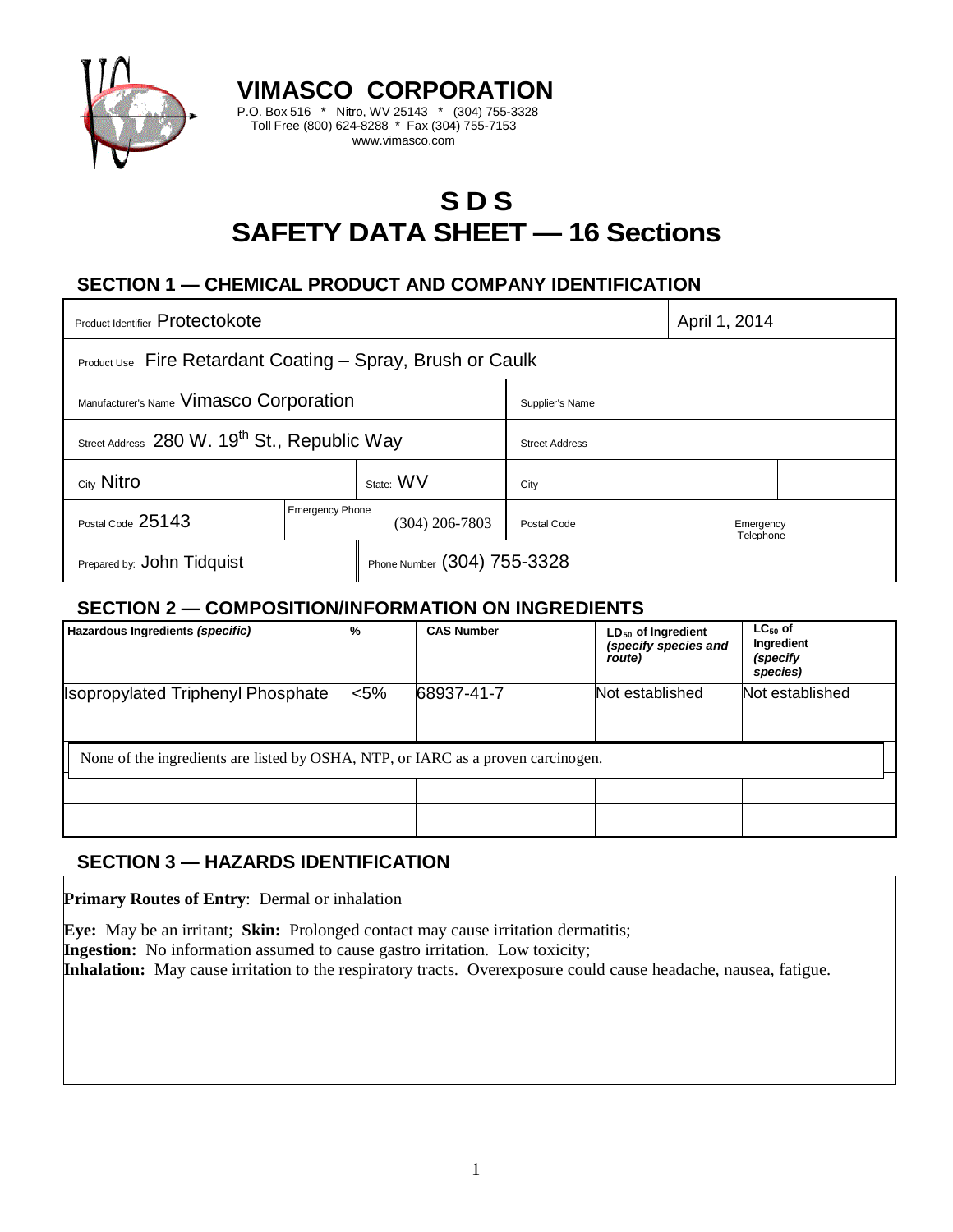# **Product Identifier - Protectokote, Vimasco Corporation**

### **SECTION 4 — FIRST AID MEASURES**

**Skin**: Wash with soap and water

**Eyes:** Flush with clean water at least 15 minutes, if irritation persists, consult physician.

**Inhalation**: Remove to fresh air. If breathing is difficult, administer oxygen. If irritation persists, consult physician

**Ingestion**: Give two glasses of water, induce vomiting, consult physician or poison control center. Never give anything by mouth to an unconscious person.

### **SECTION 5 — FIRE FIGHTING MEASURES**

| Flammable<br>No.                                                                                                                                                                         | If yes, under which conditions?     |                                                  |  |  |  |
|------------------------------------------------------------------------------------------------------------------------------------------------------------------------------------------|-------------------------------------|--------------------------------------------------|--|--|--|
| Means of Extinction: Foam, Alcohol Foam, CO <sub>2</sub> , Dry Chemical, Water Fog                                                                                                       |                                     |                                                  |  |  |  |
| Flashpoint: No flash to boiling $212^{\circ}F$ (TCC)                                                                                                                                     | Upper Flammable Limit (% by volume) | Lower Flammable Limit (% by volume)              |  |  |  |
| Autoignition Temperature (°C)                                                                                                                                                            | Explosion Data: None known          | Explosion Data - Sensitivity to Static Discharge |  |  |  |
| Hazardous Combustion Products: None known                                                                                                                                                |                                     |                                                  |  |  |  |
| Product will not burn until water has boiled or evaporated. For dried film or residual solids, full protective equipment is<br>recommended, including self-contained breathing apparatus |                                     |                                                  |  |  |  |

# **SECTION 6 — ACCIDENTAL RELEASE MEASURES**

Spills should be collected for disposal; eliminate all ignition sources. Prevent material from entering drains, sewers and waterways. Spills may be slippery. Before drying product may be washed away with water; after drying, remove with a paint scraper or strong solvent.

# **SECTION 7 — HANDLING AND STORAGE**

Thoroughly cleanse hands after handling. Launder contaminated clothing before reuse.

Protect from freezing.

Do not use empty containers for potables or edibles.

Store indoors at temperatures of 40°F to 90°F. Do not store at elevated temperatures, as containers could pressurize and rupture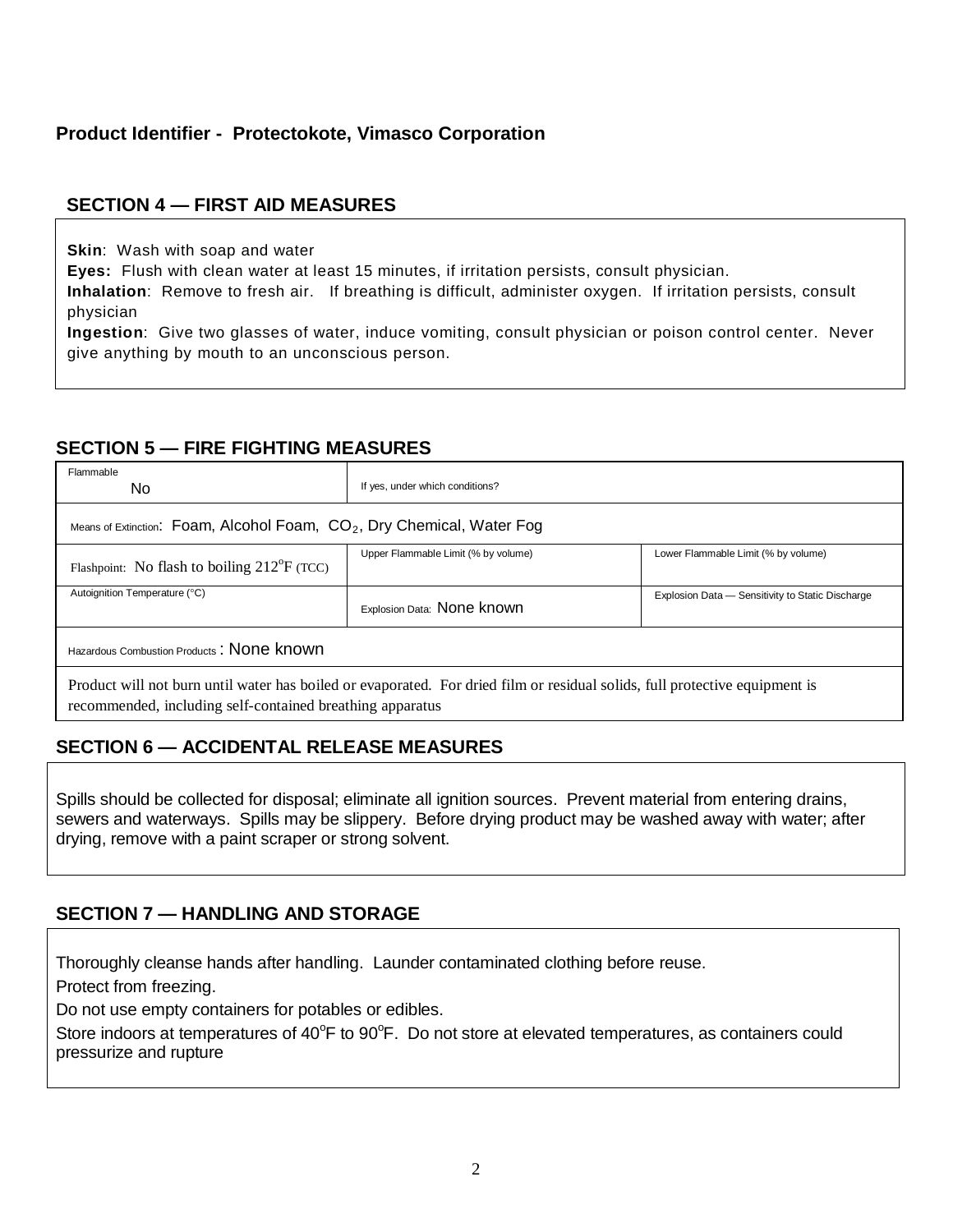# **SECTION 8 — EXPOSURE CONTROL / PERSONAL PROTECTION**

#### Exposure limits: Not available

In restricted ventilation areas, use approved chemical respirator, avoid inhalation of airborne particulates by using an approved respirator. General (mechanical) room ventilation is expected to be satisfactory. Supplementary local exhaust and respiratory protection may be needed in poorly ventilated spaces, or evaporation from large surfaces when spraying.

Personal Protection: Impervious gloves, goggles, face shield or other eyewear to protect from splash. Thoroughly cleanses hands after handling. Launder contaminated clothing before reuse.

### **SECTION 9 — PHYSICAL AND CHEMICAL PROPERTIES**

| Physical State: Paste consistency   | Odor: Mild latex odor                             | Wt/Gal: 12.5 lbs.                                                               |
|-------------------------------------|---------------------------------------------------|---------------------------------------------------------------------------------|
| Specific Gravity: 1.5               | Vapor Density (air = 1): Lighter than $air$       | Viscosity: Approx. 75,000 cps (spray grade);<br>approx 1,500,000 (trowel grade) |
| Evaporation Rate: Slower than ether | Boiling Point: 212 <sup>°</sup> F                 | Freezing Point : $32^{\circ}$ F (0 $^{\circ}$ )C                                |
| $pH$ 8.0 to 9.0                     | VOC (lbs/gal): 48 gm/L; 0.40 lbs/gal (less water) | Volatile Volume: 30%                                                            |

# **SECTION 10 — STABILITY AND REACTIVITY**

Chemical Stability: Stable

Avoid materials that are incompatible with water.

Thermal decomposition will yield CO,  $CO<sub>2</sub>$ , trace amounts of ammonia and formaldehyde and acidic vapor of phosphorus oxide Decomposition Temperature: Approximately 240°F (115°C)

# **SECTION 11 — TOXICOLOGICAL INFORMATION**

Not available

### **SECTION 12 — ECOLOGICAL INFORMATION**